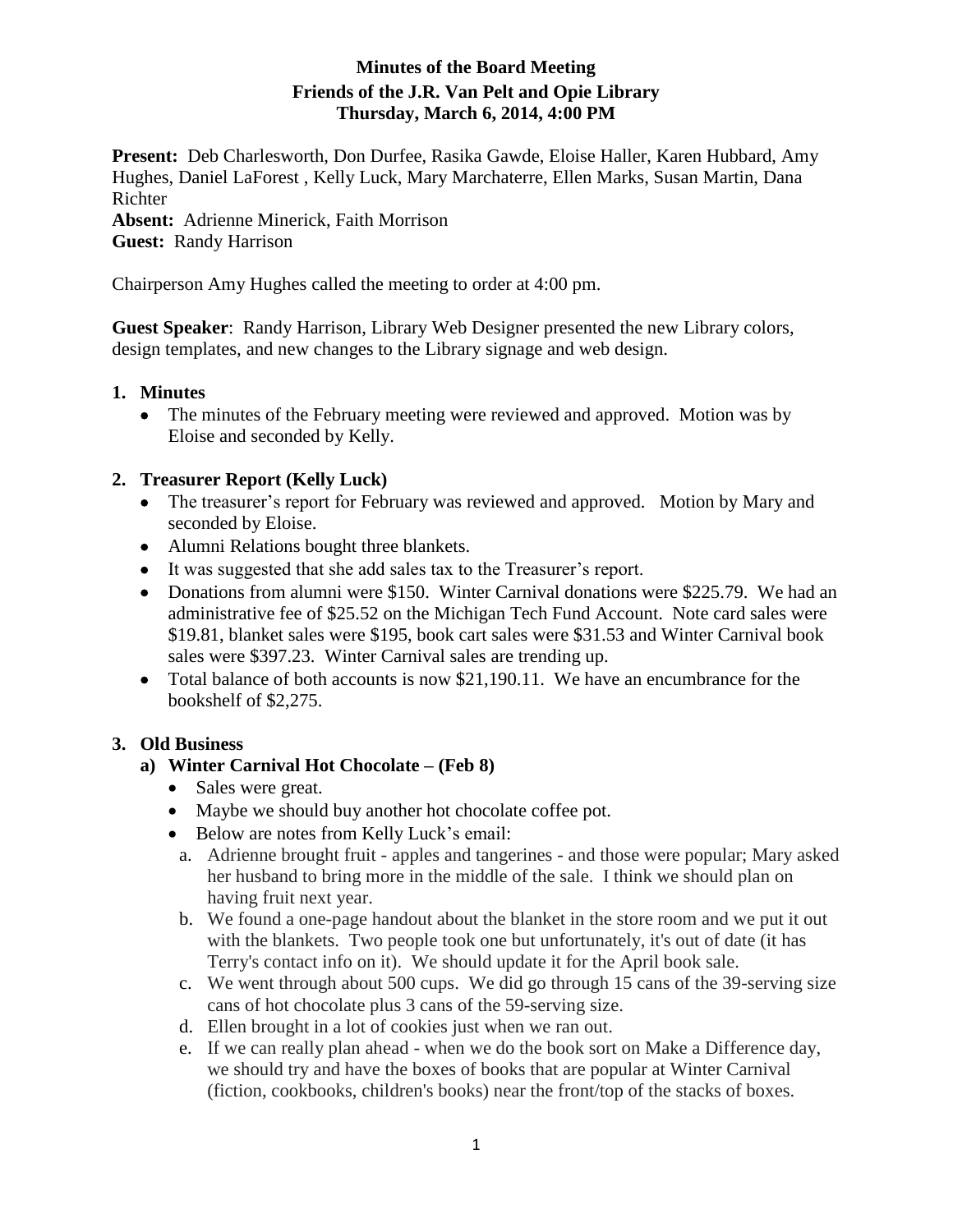# **Minutes of the Board Meeting Friends of the J.R. Van Pelt and Opie Library Thursday, March 6, 2014, 4:00 PM**

# **b) Annual Book Sales (April 1-2, 2014)**

- After spring break, Mary Mongeau and a student will post the book sale flyers around campus.
- Faith will send out a request for cashiers and books for the sale.
- Dana will send out a request for help/books from his students.
- USG/GSG will ask for volunteers.
- Amy will send out the schedule and coordinate with everyone.
- Baraga Mental Health will pick up books left over.
- Lake Linden Library would like to pick up left over books too. Eloise will them know to be there at 4pm and to bring helpers.
- Amy will send in an article to the Daily Mining Gazette about the event.
- Mary will send in another Tech Today article.
- Ellen will have Randy put the sale on the Library screens, etc.
- Work Bee scheduled for March 20 Thursday at 3pm.
- Amy will verify that we get the metal stand from Catering.
- Dana talked to Facilities about moving our books. The MUB will put the tables up.
- The table tents are printed and ready to go. Mary will put them up in MUB week before and week of sale. The table tents will be put in the dorm cafeterias week of the sale.

## **c) Replacement armoire for book cart**

- The armoire is here and set up. Thank you to Eloise for taking care of it.
- Payment for the armoire was authorized and Amy will take care of it.
- Keys will be distributed to Joanne and Mary Mongeau. Kelly has the rest of the keys.
- It was suggested we mark the slot in the armoire, so it is obvious where the money and Econo slips go.
- Kelly has the old box.

# **d) UP Poet Laureate (April 10 and 11) – Faith**

- Email Faith if you can attend/available.
- Faith will send to Ellen Marks the information needed to create the poster for the event.

## **e) Travel subsidies for Strike Symposium participants**

• They have about 10 applicants to review. The review should be completed by March 18th. If completed in time, can send an article in about it to the Spring newsletter.